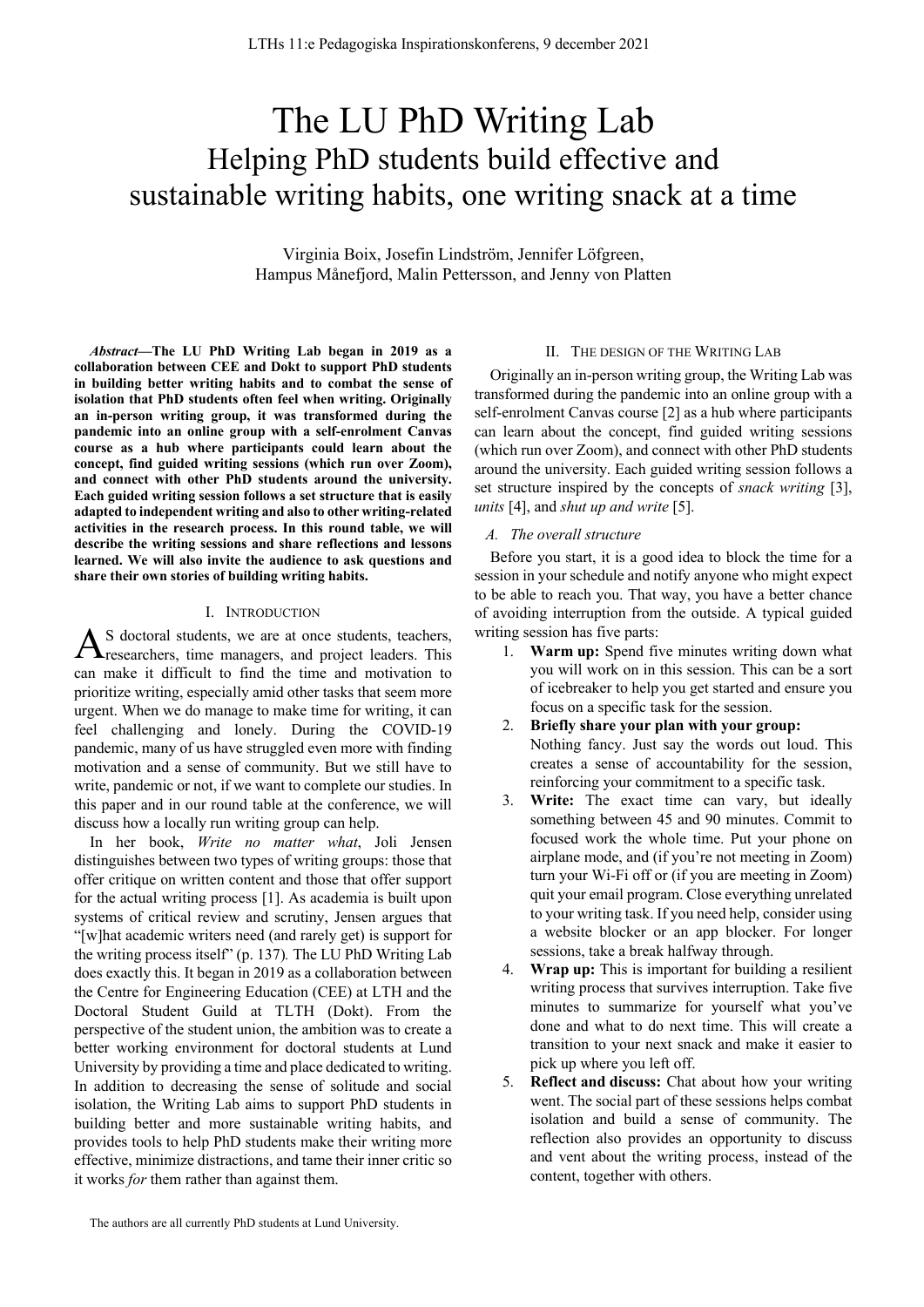After the session, make a point of stepping away from your screen and taking a real break for at least ten or fifteen minutes. Mental rest is a vital part of building sustainable writing habits.

## *B. Two main kinds of work*

Usually, you would choose between two main options in a writing session:

- A. **Writing:** The focus is to generate content that you can revise later. Here, you **turn your inner critic off**. Don't worry about checking references or inserting proper citations. Leave comments for yourself instead. Likewise, if you can't find the word you're looking for, just leave it for now, or write a corresponding word in your native language if possible. There's no such thing as bad writing here. You will come back and revise it later. Now all you need to worry about is getting your thoughts written down, perhaps in a stream-of-consciousness approach, so you can begin to manipulate them.
- B. **Revising:** This is where you revise existing text. Here, **your inner critic gets to play**. You organize, reorganize, rewrite, rethink. Revising involves making substantial changes to the organization, content, and argument in a text. It is different from editing, which looks at details and focuses mainly on correcting errors. Revising is something you should start doing early in the writing process, whereas most editing is best left until later in the writing process. It is usually helpful to do one thing at a time when revising, and to make multiple passes to address different things each time.

The idea is to keep these two activities separate at least some of the time. This will help you develop your ability to get ideas out of your head and into a document without getting wrapped up in the exact wording. Especially when working with complex and/or substantial texts, many writers find it much more effective to draft and revise in multiple iterations, rather than trying to think out everything in their heads before beginning to write.

# III. EXPERIENCES FROM PARTICIPATING

## *"I have written something rather than nothing!"*

Indeed, having written just a little – a bite-sized text, if you will – is better than nothing. In a brief survey, our participants say that the Writing Lab helps with *prioritizing writing* by having allocated time in their schedule; *removing distractions* to improve writing efficiency; *gaining motivation* through a sense of *accountability*; and *feeling connected* to a writing *community* that makes the writing process less lonely. All quotes in this section are from the survey answering the question: "What have you gotten out of the Writing Lab?"

# *"Dedicated writing times in my schedule, with a feeling of group support."*

Participants agree that it is easy to deprioritize writing for the benefit of more "urgent" tasks, such as meetings, conferences, and teaching. The regular writing sessions serve as a reminder as well as an opportunity to get hands-on tips and build habits around writing. Having a scheduled time for joint writing helps participants respect their own time and interests more and makes it easier to go offline and postpone incoming demands and requests from others. Not checking your email constantly, or as the first thing in the morning, lets you take control of your time, instead of letting somebody else set your day's agenda [6].

> *"More focused writing time with more clearly defined tasks."*

Participants also say that the prompt to remove all distractions is helpful – and needed – to get on with more challenging writing tasks. As one participant put it: "When I sit down and write on my own (and don't have a tight deadline), I tend to subconsciously switch over to some less demanding task like answering emails […]". The strict framing of the Writing Lab holds space for more difficult and time-consuming writing activities. The weekly reminder of the importance of deep work and focused writing is another benefit from the sessions, and helps these good writing (and working) habits carry over to days without guided sessions.

> *"If I tell people that I'll be working on a thesis chapter for the next two hours, I won't drift over to something else"*

Many participants say that telling others what they will work on builds a sense of accountability that allows them to write more efficiently during each session. The mere presence of other people also influences participants' motivation to perform and stay on task, much in the same way that group exercise classes work. Some participants say that live sessions and more emphasis on the social aspect over a longer time period would build even stronger accountability and presumably also better focus. In a post-pandemic world, this will be an important consideration.

> *"...motivation, knowledge, and hands-on tips […] helped me with my academic writing"*

Finally, the writing community itself offers emotional support and makes the writing process less lonely and more enjoyable. At the beginning of each session, participants can bring up tasks that they are struggling with and that require the additional focus enabled in the Writing Lab. At the end, participants can share their successes and challenges and support and encourage each other over the work achieved. In academic work, it is important to share not just our academic successes, but also our failures [7, 8]. As with all learning, failure is part of the process. Allowing space to talk about failure and frustration can normalize these things and, by showing that they are shared experiences, might further combat the loneliness and shame some PhD students feel when they are struggling.

## *A. Spinoff activities*

An important characteristic of the Writing Lab project is that the participants are able and encouraged to use the concept outside the scheduled sessions and adapt it to their own needs. In the survey and in anecdotal feedback since the Writing Lab began, many participants have reported starting